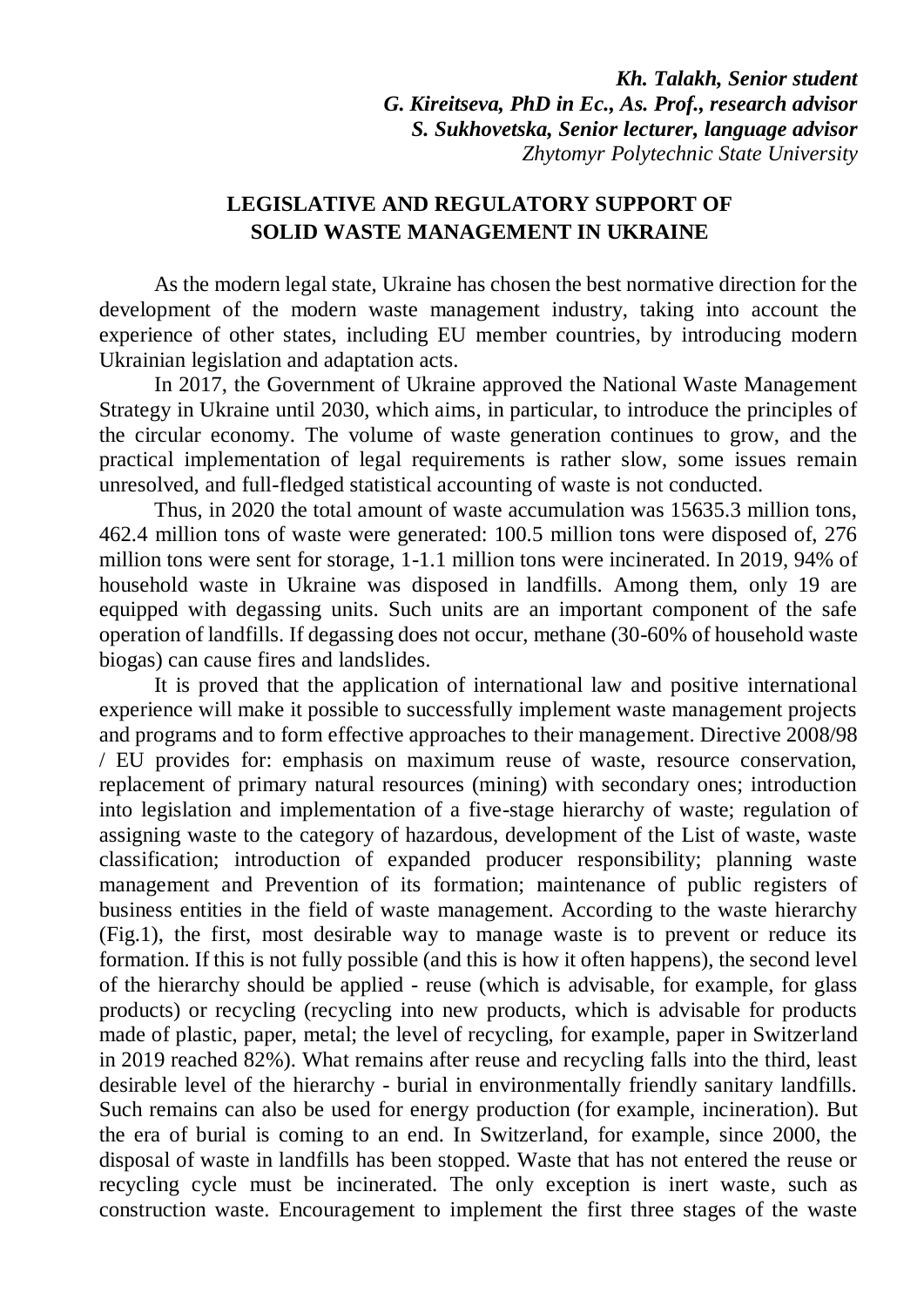hierarchy in Europe is part of Zero Waste initiative and it is being actively disseminated in European cities.





The analysis of the current legislation of Ukraine on the readiness to introduce into the law and implement a five-stage hierarchy of waste is carried out (Table 1).

| Table 1. The analysis of legislative support for the waste management process in |  |  |  |  |
|----------------------------------------------------------------------------------|--|--|--|--|
| accordance with EU requirements                                                  |  |  |  |  |

|                                                   | Names of the main regulatory legal acts in the field of waste management |                |                               |                                   |                           |                                       |                                                        |                                                   |                                     |                                                                                             |                                                                      |                                                  |                                                                   |
|---------------------------------------------------|--------------------------------------------------------------------------|----------------|-------------------------------|-----------------------------------|---------------------------|---------------------------------------|--------------------------------------------------------|---------------------------------------------------|-------------------------------------|---------------------------------------------------------------------------------------------|----------------------------------------------------------------------|--------------------------------------------------|-------------------------------------------------------------------|
| Stages of<br>the waste<br>management<br>hierarchy | "On Waste"<br>Law of Ukraine                                             | Law of Ukraine | "On Environmental Protection" | communal<br>and<br>"About housing | 6f<br>"On the improvement | $\sigma$<br>of types<br>"On licensing | and<br>sanitary<br>the<br>ensuring<br>$\sum_{i=1}^{n}$ | of territorial<br>cooperation<br>$\sum_{i=1}^{n}$ | Association of co-owners<br>"On the | ð<br>state regulation in the field<br>Utilities"<br>Public<br>$\mathfrak{g}_{\mathbf{O}^n}$ | 2030<br>National Waste Management<br>until<br>Ukraine<br>Strategy in | National Waste Management Plan<br>2030<br>$unii$ | Methodological recommendations<br>for developing<br>and procedure |
| Prevention                                        |                                                                          |                |                               |                                   |                           |                                       |                                                        |                                                   |                                     |                                                                                             |                                                                      |                                                  |                                                                   |
| of waste                                          | $+$                                                                      | $^{+}$         |                               |                                   | $^{+}$                    |                                       | $+$                                                    |                                                   |                                     | $+$                                                                                         | $^{+}$                                                               | $^{+}$                                           | $+$                                                               |
| generation                                        |                                                                          |                |                               |                                   |                           |                                       |                                                        |                                                   |                                     |                                                                                             |                                                                      |                                                  |                                                                   |
| Reduction                                         |                                                                          |                |                               |                                   |                           |                                       |                                                        |                                                   |                                     |                                                                                             | $^{+}$                                                               | $+$                                              |                                                                   |
| Recycling                                         | $+$                                                                      | $^{+}$         |                               |                                   |                           |                                       |                                                        |                                                   |                                     |                                                                                             | $+$                                                                  | $+$                                              | $^{+}$                                                            |
| Recovery                                          |                                                                          |                |                               | -                                 |                           |                                       |                                                        |                                                   |                                     |                                                                                             | $+$                                                                  | $+$                                              | $^{+}$                                                            |
| Disposal                                          | $^{+}$                                                                   |                |                               | $^{+}$                            | $^{+}$                    | $^{+}$                                | $^{+}$                                                 | $+$                                               | $^{+}$                              | $+$                                                                                         | $^{+}$                                                               | $+$                                              | $+$                                                               |